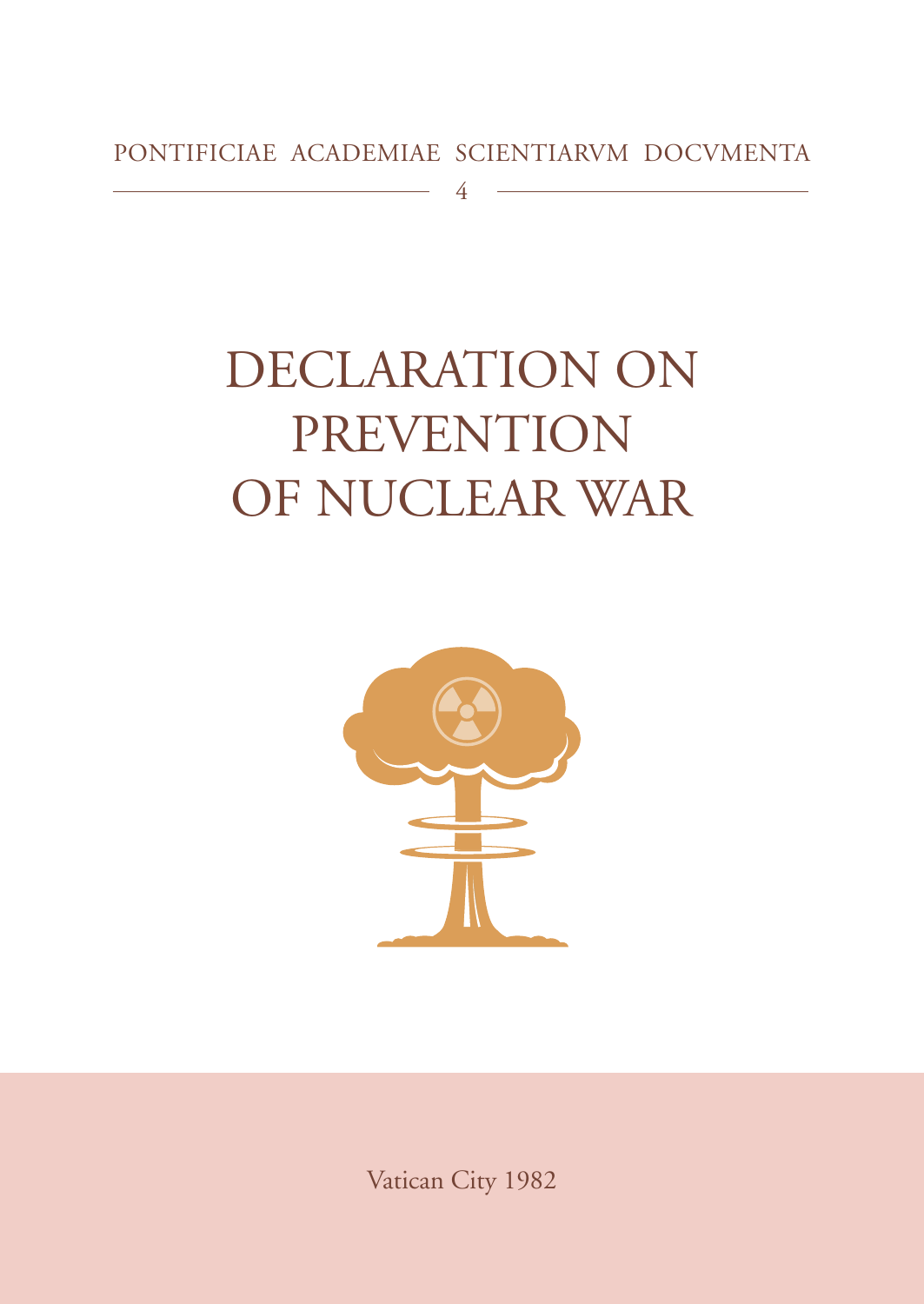#### PONTIFICIAE ACADEMIAE SCIENTIARVM DOCVMENTA 4

## **DECLARATION ON PREVENTION OF NUCLEAR WAR\***

by an assembly of Presidents of Scientific Academies and other scientists from all over the world convened by the Pontifical Academy of Sciences

September 23-24, 1982

*I would like to present as an introduction to this "Declaration on Prevention of Nuclear War" a short résumé of what has been done before by the Pontifical Academy of Sciences in this domain. Some days after the session held in November 1979, when under the chairmanship of His Holiness John Paul II the Academy commemorated the Centennial of the birth of Albert Einstein, having debated the matter with my colleagues Victor Weisskopf and Louis Leprince-Ringuet I sent a letter to the Pope regarding the danger of nuclear war and of the destruction produced by an atomic bombardment. His Holiness was willing to include in His Message for Peace, January 1980, a certain number of details contained in the letter. In the month of May 1980 the Academy was able to organize a work ing group, which was received by the Holy Father, and He discussed the subject with its participants. His Holiness made various pronouncements on atomic warfare. Let me cite two of them: one on June 2, 1980, during His visit to UNESCO, and the other on February 25, 1981, in Hiroshima. A second working group on the subject should have been convened in May 1981, but the infamous attack on the life of the Pope made this meeting impossible. The group finally met in the month of October 1981. The document then prepared, treating exclusively the medical aspects of atomic bombings, was presented to His Holiness. The Holy Father took an incisive initiative and determined that the document should be presented, with the full support of His Holiness and the Holy See, by members of the Academy to Presidents Brezhnev, Mitterand and Reagan, to Prime Minister Thatcher, to Ambassador Kittani, then President of the General Assembly, and to the Secretary-General of the United Nations. In February of this year under the sponsorship of His Eminence Cardinal König a meeting was held in Vienna in order to coordinate the initiatives already taken by the Pontifical Academy with those which had been taken by the eminent Archbishop. It was decided to leave to the Academy the duty to pursue the action in the scientific field. In so doing, the Academy first organized in London at the end of March a small drafting group of outstanding scientists, responsible for a first draft. This first draft was revised by a more numerous group, which finished its work in Rome on June 12th. This revised draft was sent to the Presidents of all the Academies of Sciences in the world, together with a letter of invitation to the meeting to be held in Rome on September 23-24, and served to prepare the present declaration. The task that all of us had in mind was, I believe, well accomplished. This was due to the good will and generosity of all those assembled at Casina Pio IV. His Holiness, in addressing the assembly at the seat of the Academy, expressed His appreciation for the work done. My thanks are due to all who accepted our invitation and with honour and dignity contributed with their experience, knowledge and respect for moral values, to increase the wisdom necessary to assure peace in the years to come. I also wish to thank Father Enrico di Rovasenda, Director of the Chancellery, Mrs. Michelle Porcelli-Studer, Mrs. Gilda Massa and Silvio Devoto for the help they gave to make the meeting a success.*

September 24, 1982, Carlos Chagas, President

I.Throughout its history, humankind has been confronted with war, but since 1945 the nature of warfare has changed so profoundly that the future of the human race, of generations yet unborn, is imperilled. At the same time, mutual contacts and means of understanding between peoples of the world have been increasing. This is why the yearning for peace is now stronger than ever. Mankind is confronted today with a threat unprecedented in history, arising from the massive and competitive accumulation of nuclear weapons. The existing arsenals, if employed in a major war, could result in the immediate deaths of many hundreds of millions of people, and of untold millions more later through a variety of

<sup>(\*)</sup> Presented to His Holiness John Paul II by an assembly of Presidents of Scientific Academies and other scientists from all over the world convened by the Pontifical Academy of Sciences.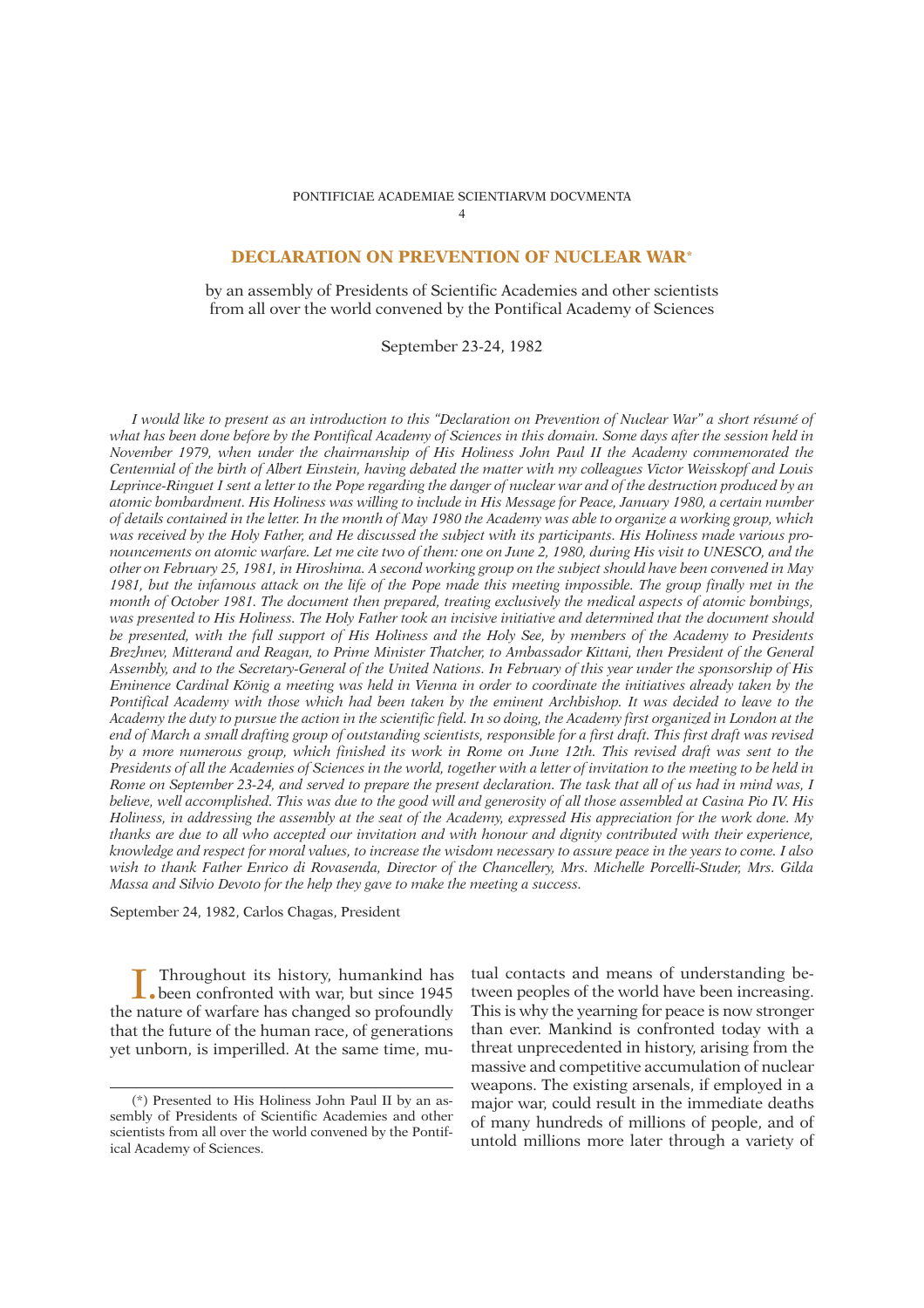after effects. For the first time, it is possible to cause damage on such a catastrophic scale as to wipe out a large part of civilisation and to endanger its very survival. The large-scale use of such weapons could trigger major and irreversible ecological and genetic changes, whose limits cannot be predicted.

Science can offer the world no real defense against the consequences of nuclear war. There is no prospect of making defenses sufficiently effective to protect cities since even a single penetrating nuclear weapon can cause massive destruction. There is no prospect that the mass of the population could be protected against a major nuclear attack or that devastation of the cultural, economic and industrial base of society could be prevented. The breakdown of social organization, and the magnitude of casualties, will be so large that no medical system can be expected to cope with more than a minute fraction of the victims.

There are now some 50,000 nuclear weapons, some of which have yields a thousand times greater than the bomb that destroyed Hiroshima. The total explosive content of these weapons is equivalent to a million Hiroshima bombs, which corresponds to a yield of some three tons of TNT for every person on earth. Yet these stockpiles continue to grow. Moreover, we face the increasing danger that many additional countries will acquire nuclear weapons or develop the capability of producing them.

There is today an almost continuous range of explosive power from the smallest battlefield nuclear weapons to the most destructive megaton warhead. Nuclear weapons are regarded not only as a deterrent, but there are plans for their tactical use and use in a general war under so-called controlled conditions. The immense and increasing stockpiles of nuclear weapons, and their broad dispersal in the armed forces, increase the probability of their being used through accident or miscalculation in times of heightened political or military tension. The risk is very great that any utilization of nuclear weapons, however limited, would escalate to general nuclear war.

The world situation has deteriorated. Mistrust and suspicion between nations have grown. There is a breakdown of serious dialogue between the East and West and between North and South. Serious inequities among nations and within nations, shortsighted national or partisan ambitions, and lust for power are the seeds of conflict which may lead to general and nuclear warfare. The scandal of poverty, hunger, and degradation is in itself becoming an increasing threat to peace. There appears to be a growing fatalistic acceptance that war is inevitable and that wars will be fought with nuclear weapons. In any such war there will be no winners.

Not only the potentialities of nuclear weapons, but also those of chemical, biological and even conventional weapons are increasing by the steady accumulation of new knowledge. It is therefore to be expected that also the means of non-nuclear war, as horrible as they already are, will become more destructive if nothing is done to prevent it. Human wisdom, however, remains comparatively limited, in dramatic contrast with the apparently inexorable growth of the power of destruction. It is the duty of scientists to help prevent the perversion of their achievements and to stress that the future of mankind depends upon the acceptance by all nations of moral principles transcending all other considerations. Recognizing the natural rights of humans to survive and to live in dignity, science must be used to assist humankind towards a life of fulfilment and peace.

Considering these overwhelming dangers that confront all of us, it is the duty of every person of good will to face this threat. All disputes that we are concerned with today, including political, economic, ideological and religious ones, which are not to be undervalued, seem to lose their urgency compared to the hazards of nuclear war. It is imperative to reduce distrust and to increase hope and confidence through a succession of steps to curb the development, production, testing and deployment of nuclear weapons systems, and to reduce them to substantially lower levels with the ultimate hope of their complete elimination.

To avoid wars and achieve a meaningful peace, not only the powers of intelligence are needed, but also the powers of ethics, morality and conviction.

The catastrophe of nuclear war can and must be prevented. Leaders and governments have a grave responsibility to fulfill in this regard. But it is humankind as a whole which must act for its survival. This is the greatest moral issue that humanity has ever faced, and there is no time to be lost.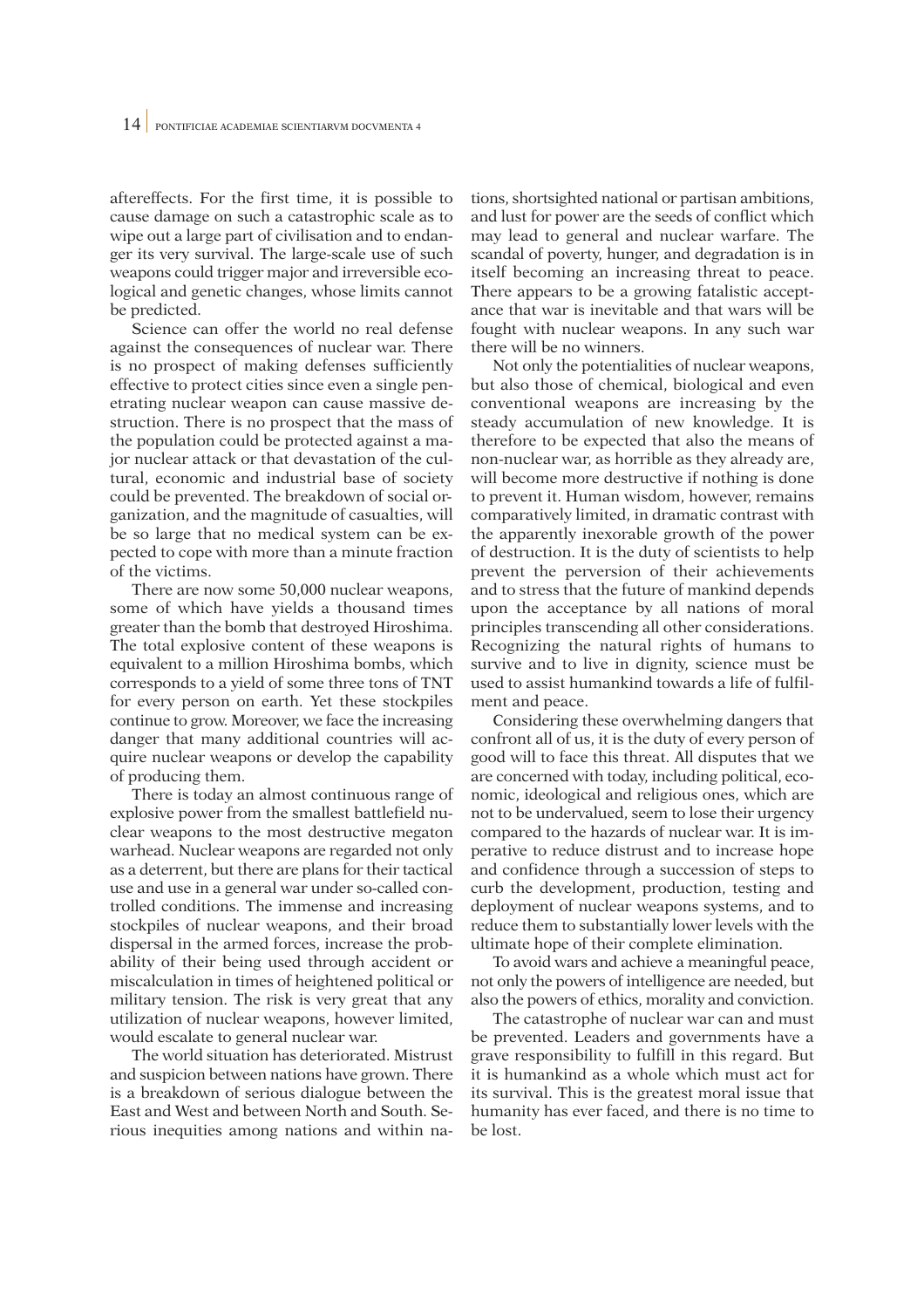**II.** In view of these threats of global nuclear catastrophe, we declare:

- Nuclear weapons are fundamentally different from conventional weapons. They must not be regarded as acceptable instruments of warfare. Nuclear warfare would be a crime against humanity.
- It is of utmost importance that there be no armed conflict between nuclear powers because of the danger that nuclear weapons would be used.
- The use of force anywhere as a method of settling international conflicts entails the risk of military confrontation of nuclear powers.
- The proliferation of nuclear weapons to additional countries seriously increases the risk of nuclear war and could lead to nuclear terrorism.
- The current arms race increases the risk of nuclear war. The race must be stopped, the development of new more destructive weapons must be curbed, and nuclear forces must be reduced, with the ultimate goal of complete nuclear disarmament. The sole purpose of nuclear weapons, as long as they exist, must be to deter nuclear war.

**III.** Recognizing that excessive conventional forces increase mistrust and could lead to confrontation with the risk of nuclear war, and that all differences and territorial disputes should be resolved by negotiation, arbitration or other peaceful means, we call upon all nations:

- Never to be the first to use nuclear weapons.
- To seek termination of hostilities immediately in the appalling event that nuclear weapons are ever used.
- To abide by the principle that force or the threat of force will not be used against the territorial integrity or political independence of another State.
- To renew and increase efforts to reach verifiable agreements curbing the arms race and reducing the numbers of nuclear weapons and delivery systems. These agreements should be

monitored by the most effective technical means. Political differences or territorial disputes must not be allowed to interfere with this objective.

- To find more effective ways and means to prevent the further proliferation of nuclear weapons. The nuclear powers, and in particular the superpowers, have a special obligation to set an example in reducing armaments and to create a climate conducive to non-proliferation. Moreover, all nations have the duty to prevent the diversion of peaceful uses of nuclear energy to the proliferation of nuclear weapons.
- To take all practical measures that reduce the possibility of nuclear war by accident, miscalculation or irrational action.
- To continue to observe existing arms limitation agreements while seeking to negotiate broader and more effective agreements.

**IV.** Finally, we appeal:

- 1) To national leaders, to take the initiative in seeking steps to reduce the risk of nuclear war, looking beyond narrow concerns for national advantage; and to eschew military conflict as a means of resolving disputes.
- 2) To scientists, to use their creativity for the betterment of human life, and to apply their ingenuity in exploring means of avoiding nuclear war and developing practical methods of arms control.
- 3) To religious leaders and other custodians of moral principles, to proclaim forcefully and persistently the grave human issues at stake so that these are fully understood and appreciated by society.
- 4) To people everywhere, to reaffirm their faith in the destiny of humankind, to insist that the avoidance of war is a common responsibility, to combat the belief that nuclear conflict is unavoidable, and to labor unceasingly towards ensuring the future of generations to come.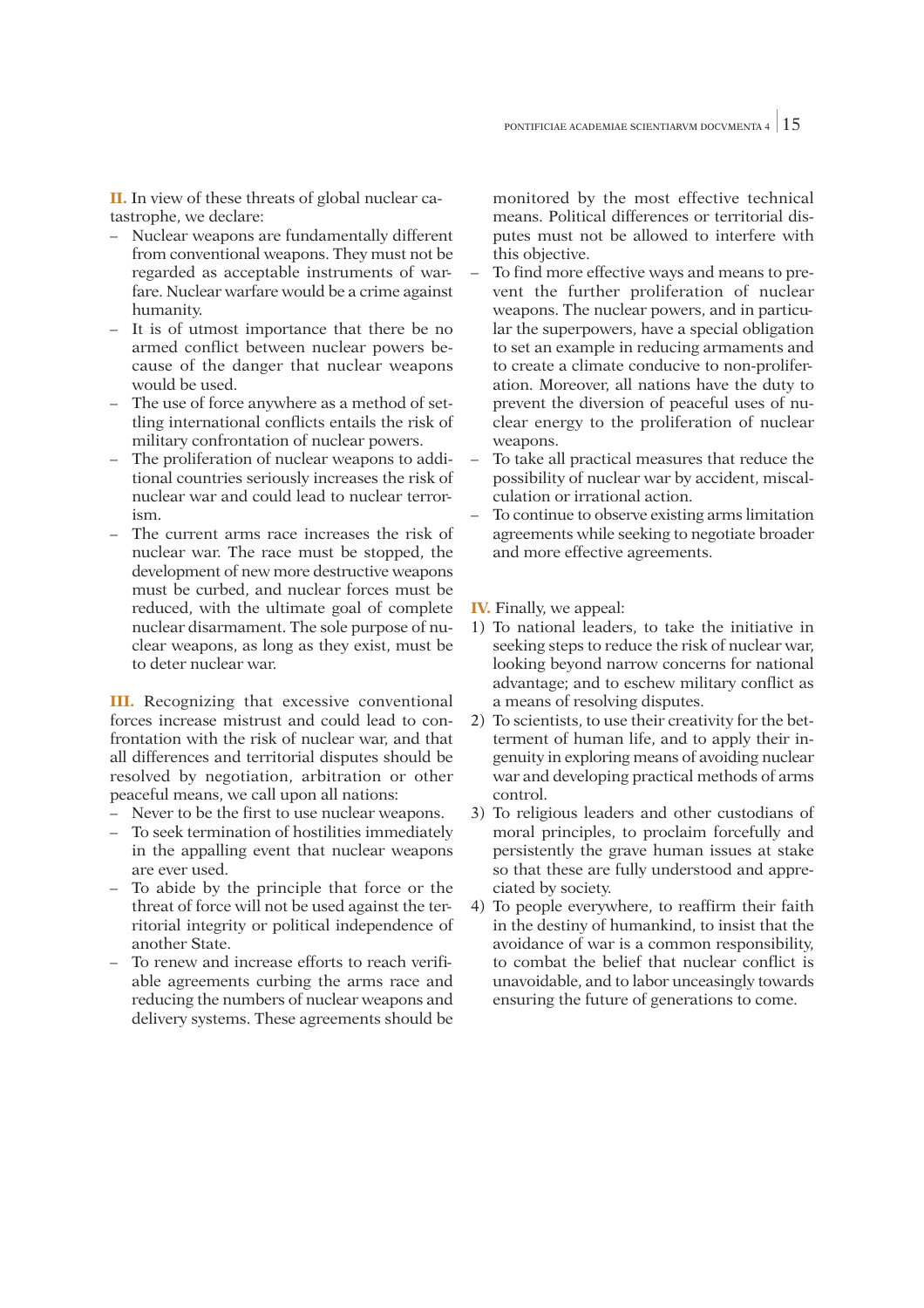## 16 PONTIFICIAE ACADEMIAE SCIENTIARVM DOCVMENTA 4

#### **DECLARATION SUR LA PREVENTION DE LA GUERRE NUCLEAIRE\***

*Je désire présenter sous forme d'Introduction à la Déclaration sur la prévention de la guerre nucléaire un résumé des activités que l'Académie Pontificale des Sciences a réalisées dans ce domaine. Quelques jours après la Séance plénière, tenue en novembre 1979, sous la Présidence de Sa Sainteté Jean-Paul II, occasion à laquelle l'Académie a commémoré le centenaire de la naissance de Albert Einstein, et après avoir eu des entretiens sur le sujet avec mes collègues Victor Weisskopf et Louis Leprince-Ringuet, j'ai envoyé une lettre au Saint-Père concernant les dangers d'une guerre nucléaire et la destruction produite par un bombardement atomique. Sa Sainteté a bien voulu inclure dans Son Message de Paix de 1980 un certain nombre des données présentées dans ma lettre. Au mois de mai 1980, l'Académie a organisé un Groupe de travail dont les participants ont été reçus par le Saint-Père, qui a discuté le sujet avec les participants de ce Groupe. Sa Sainteté s'est prononcé plusieurs fois au sujet de la guerre nucléaire. Je ne citerai que deux de ces occasions: l'une au cours de sa visite à l'UNESCO le 2 juin 1980 et l'autre dans son discours prononcé le 25 février 1981 à Hiroshima. Un deuxième Groupe de travail aurait dû être convoqué au mois de mai 1981, mais l'infâme attentat commis contre la vie du Saint-Père a rendu sa réalisation impossible. Le Groupe s'est finalement réuni au mois d'octobre 1981. Le Document élaboré à cette occasion a été présenté au Saint-Père par moi-même. Il traitait exclusivement des conséquences dans la structure médicale et hospitalière d'un bombardement nucléaire. Le Saint-Père a pris alors une décision de large portée et a déterminé que le Document, avec Son appui le plus ample et celui du Saint-Siège, devait être présenté par des Membres de l'Académie Pontificale des Sciences aux Présidents Brezhnev, Mitterrand et Reagan, au Premier Ministre Madame Thatcher, à l'Ambassadeur Kittani, alors Président de l'Assemblée Générale des Nations Unies, ainsi qu'à son Secrétaire Général. Au mois de février de cette année, sous le patronage de Son Eminence le Cardinal König, une réunion s'est tenue à Vienne afin de coordonner les activités déjà tenues par l'Académie Pontificale des Sciences avec celles entreprises par Son Eminence. Il fut décidé de confier à l'Académie la tâche de poursuivre l'action d'ordre scientifique. A cette fin, l'Académie Pontificale des Sciences a réuni à Londres, à la fin du mois de mars, un groupe d'éminents scientifiques, lesquels ont rédigé un premier document qui a été révisé par un second groupe de travail plus nombreux, réuni au siège de l'Académie Pontificale des Sciences et qui a terminé son travail le 12 juin dernier. Ce Document a été envoyé aux Présidents de toutes les Académies des Sciences du monde, accompagné d'une lettre d'invitation à la réunion de Rome du 23-24 septembre, pour préparer la présente Déclaration. La tâche que nous avions tous à cœur, a été – je crois – bien accomplie. Ceci est dû à la générosité et bonne volonté de tous ceux qui se sont réunis au siège de l'Académie. Sa Sainteté, en s'adressant à tous, réunis à la Casina Pie IV, a exprimé Son appréciation pour le travail accompli. Mes remerciements vont à tous ceux qui ont accepté l'invitation de l'Académie Pontificale des Sciences et qui avec honneur et dignité ont contribué grâce à leur expérience, leur connaissance et leur respect pour les valeurs morales, à accroître la sagesse nécessaire pour assurer la paix dans les années à venir. Je désire en outre remercier sincèrement le Rev. Père Enrico di Rova senda, Directeur de la Chancellerie, Madame Michelle Porcelli-Studer, Madame Gilda Massa e M. Silvio Devoto pour toute leur aide et leur zèle, au cours du Groupe de travail.*

24 septembre 1982, Carlos Chagas, Président

I.Tout au long de son histoire l'humanité a été confrontée à la guerre, mais depuis 1945 la nature des opérations militaires a si profondément changé que l'avenir de la race humaine et des générations futures est mis en péril. En même temps les contacts mutuels et les moyens de compréhension entre les peuples du monde s'accroissent. C'est pourquoi le désir de paix est plus fort que jamais. Aujourd'hui l'humanité doit faire face à une menace sans précédent dans l'histoire, du fait de l'accumulation massive et compétitive d'engins nucléaires. Les arsenaux existants, s'ils étaient employés dans une guerre majeure, pourraient provoquer la mort instantanée de centaines de millions de personnes et un nombre inconnu de millions mourraient plus tard victimes d'effets secondaires variés.

Pour la première fois, il est possible de provoquer des ravages d'une dimension si catastrophique qu'ils pourraient faire disparaître une grande partie de la civilisation et mettre même en danger sa survie. L'utilisation massive de ces

<sup>\*</sup> Présentée à Sa Sainteté Jean Paul II par une assemblée des Présidents des Académies scientifiques et d'autres scientifiques du monde entier, réunis par l'Académie Pontificale des Sciences les 23 et 24 septembre 1982.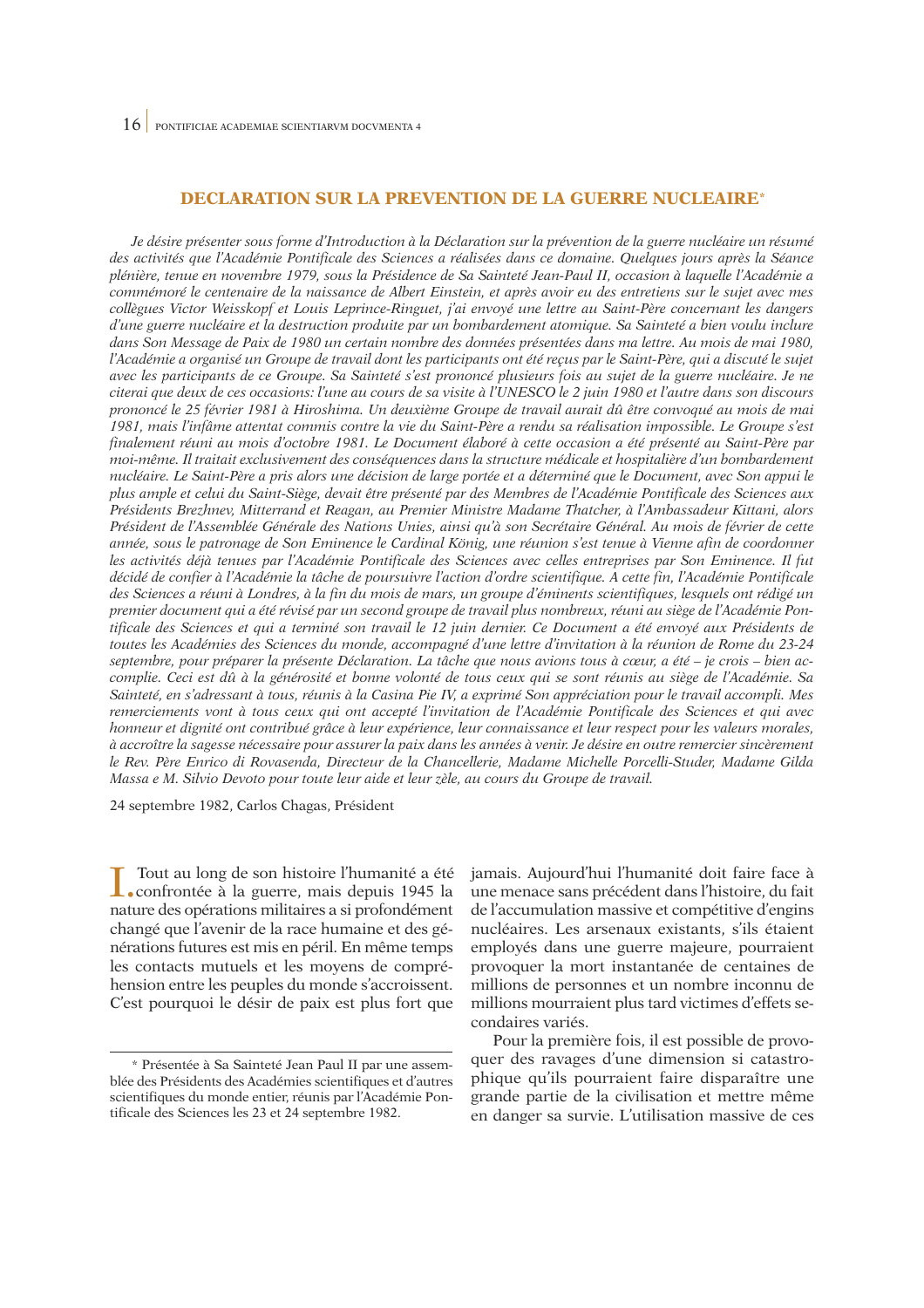engins pourrait déclencher des changements écologiques et génétiques, majeurs et irréversibles, dont l'ampleur ne peut être prévue.

La science ne peut offrir au monde aucune défense réelle contre les conséquences d'une guerre nucléaire. Aucune possibilité n'existe de réaliser des défenses assez efficaces pour protéger les cités puisque même la pénétration d'un seul engin nucléaire peut provoquer une destruction massive.

On ne voit pas comment la masse de la population pourrait être protégée contre une attaque nucléaire majeure, ni comment la dévastation des bases culturelles, économiques et industrielles de la société pourrait être évitée.

L'écroulement de l'organisation sociale et le nombre des victimes seraient d'une telle ampleur qu'aucun dispositif médical ne pourrait secourir plus qu'une très faible fraction des cas.

A ce jour il existe quelques 50,000 engins nucléaires dont certains ont des puissances mille fois supérieures à celle de la bombe qui détruisit Hiroshima. Le contenu explosif total de ces engins est équivalent à un million de bombes d'Hiroshima, ce qui correspond à quelque trois tonnes de TNT pour chaque personne sur terre. Et ce stock continue à croître. De plus, nous sommes devant le danger grandissant que de nouvelles nations acquièrent des armements nucléaires ou développent la capacité d'en produire.

Actuellement, l'éventail des charges explosives est presque continu depuis les plus petits engins nucléaires du champ de bataille jusqu'aux têtes mégatonniques les plus destructrices. Ceci accroît le risque d'une guerre nucléaire en rendant plus floue la ligne de séparation entre un conflit conventionnel et un conflit nucléaire. Les engins nucléaires ne sont pas tenus seulement pour des moyens de dissuasion, mais il existe maintenant des plans pour leur emploi tactique et leur usage dans une guerre générale sous des conditions prétendues contrôlées. L'immensité et l'accroissement des stocks d'engins nucléaires, et leur large répartition dans les armées, accroissent la probabilité de leur mise en œuvre par accident, ou par erreur de calcul dans les périodes de grande tension politique ou militaire. Le risque est très grand que toute utilisation, même limitée d'armes nucléaires, mène à l'escalade vers une guerre nucléaire générale.

La situation mondiale s'est détériorée. La méfiance et la suspicion entre nations s'accroissent.

Il y a rupture d'un dialogue sérieux entre l'est et l'ouest et le nord et le sud. De graves inégalités entre nations et à l'intérieur des nations, des ambitions nationales ou partisanes à courte vue et l'appétit de puissance sont semences de conflits pouvant conduire à un affrontement général et nucléaire. Les scandales de la pauvreté, de la faim et de la dégradation sont en eux-mêmes une menace croissante pour la paix.

Il apparaît que se développe une acceptation fataliste: la guerre est inévitable et la guerre sera nucléaire. Dans une telle guerre il n'y aura pas de gagnant.

La constante accumulation de connaissances nouvelles accroît le potentiel des armements nucléaires, chimiques, biologiques et même conventionnels. On doit donc s'attendre à ce que les moyens de guerre, pour horribles qu'ils soient déjà, deviennent encore plus destructifs si rien n'est fait pour l'empêcher.

A l'opposé, la sagesse humaine reste relativement limitée, contrastant dramatiquement avec l'accroissement apparemment inexorable des pouvoirs de destruction. C'est le devoir des scientifiques d'empêcher la perversion de leurs réussites et d'affirmer que l'avenir de l'humanité dépend de l'acceptation, par toutes les nations, de principes moraux transcendant toutes les autres considérations.

En raison des droits naturels de l'homme à survivre et à vivre dans la dignité, la science doit être utilisée pour aider l'humanité à atteindre une plénitude de vie et la paix.

Devant ces dangers écrasants auxquels nous sommes tous confrontés, c'est le devoir de chaque homme de bonne volonté de faire face à cette menace. Tous les autres différends qui nous préoccupent chaque jour, économiques, politiques, idéologiques et religieux ne sont pas peu de chose, mais comparées aux dangers de la guerre nucléaire, elles semblent perdre de leur urgence. Réduire la méfiance, accroître l'espérance et la confiance par étapes successives est un impérieux devoir pour réduire le développement, les essais, la production et le déploiement des systèmes d'engins nucléaires et pour les réduire à des niveaux substantiellement plus bas avec l'espoir ultime de leur élimination complète.

Pour éviter les guerres et parvenir à une paix véritable, il faut mettre en œuvre non seulement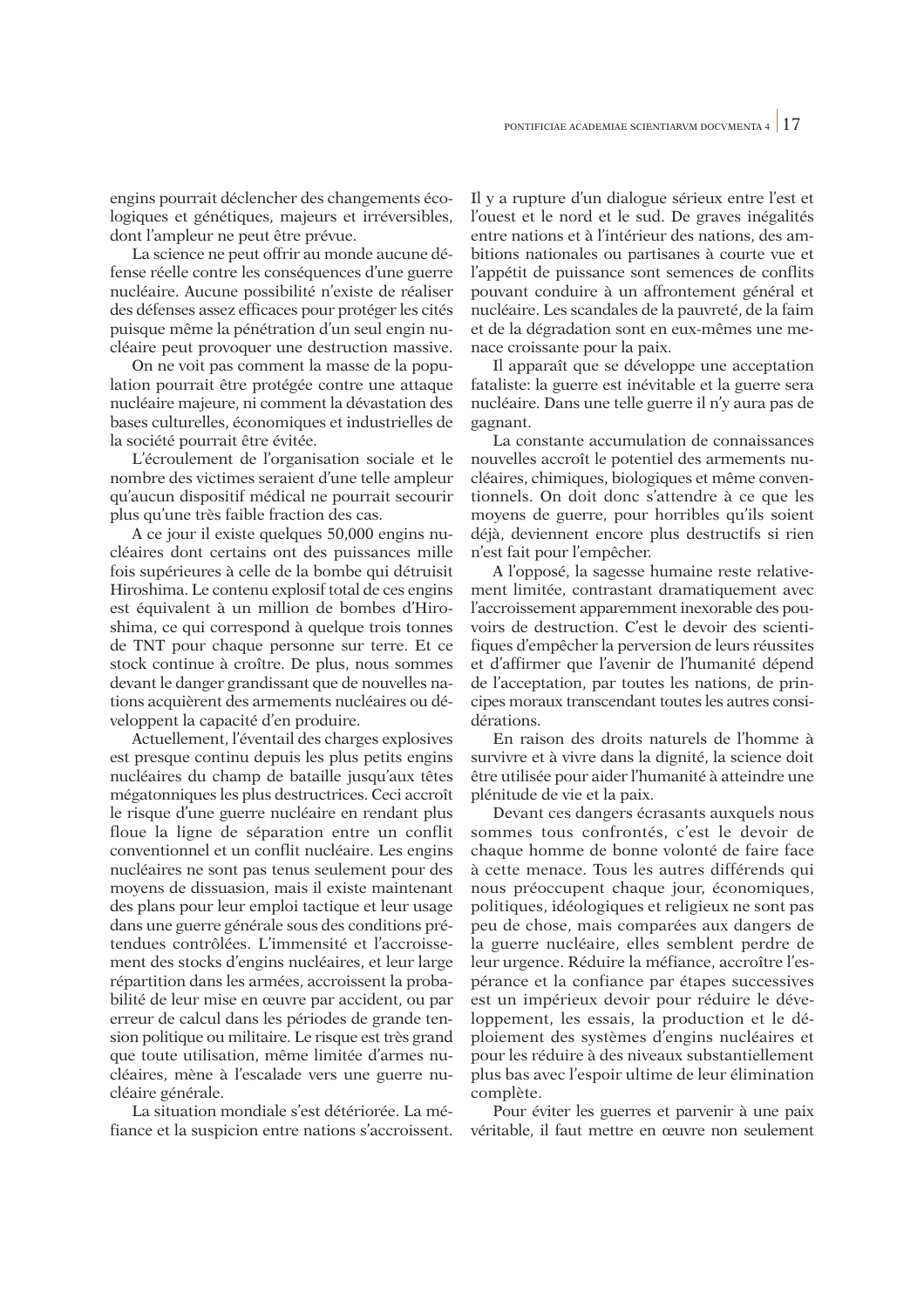18 PONTIFICIAE ACADEMIAE SCIENTIARVM DOCVMENTA 4

les pouvoirs de l'intelligence mais aussi les puissances de l'éthique, de la morale et de la conviction.

La catastrophe d'une guerre nucléaire peut et doit être empêchée. Les dirigeants et les gouvernements ont une grave responsabilité à remplir à cet égard. Mais c'est l'humanité dans son ensemble qui doit agir pour sa survie. C'est le plus grand défi moral auquel l'humanité ait jamais dû faire face, et il n'y a pas de temps à perdre.

**II.** Face à ces menaces d'une catastrophe nucléaire globale, nous déclarons:

- Les armes nucléaires sont fondamentalement différentes des armes conventionnelles. On ne peut pas les considérer comme des instruments de guerre acceptables. La guerre nucléaire serait un crime contre l'humanité.
- il est d'une extrême importance qu'il n'y ait pas de conflit armé entre des puissances atomiques en raison du danger d'utilisation d'armes nucléaires.
- L'usage de la force, où que ce soit, pour régler des conflits internationaux implique le risque de confrontation militaire entre puissances nucléaires.
- La prolifération des engins dans d'autres pays augmente sérieusement le risque de guerre nucléaire et pourrait conduire au terrorisme nucléaire.
- La course actuelle aux armements accroit le risque de guerre nucléaire. Cette course doit être arrêtée; le développement de nouveaux engins, plus destructeurs, doit être frainé, et les forces nucléaires doivent être réduites avec, comme but final, un désarmement nucléaire complet. Le seul but des armes nucléaires, tant qu'elles existent, doit être la dissuasion de la guerre nucléaire.

**III.** Reconnaissant que l'excès des forces conventionnelles augmente la défiance et pourrait mener à des confrontations avec risque de guerre nucléaire, et reconnaissant que tous les différends et les contestations territoriales doivent être résolus par la négociation, l'arbitrage ou d'autres moyens pacifiques, nous en appelons à toutes les nations pour:

– Ne jamais être la première à utiliser des armes nucléaires.

- S'efforcer de mettre fin immédiatement aux hostilités dans le cas tragique où l'arme nucléaire aurait été employée.
- Se conformer au principe que la force ou la menace de la force ne doit pas être utilisée contre l'intégrité territoriale ou l'indépendance d'un autre état.
- Renouveler et augmenter les efforts vers des accords contrôlables pour limiter la course aux armements nucléaires, et réduire le nombre des engins et des vecteurs. Ces accords seront contrôlés par les moyens techniques les plus efficaces. On ne peut permettre que des différends politiques ou des contestations territoriales interfèrent avec cet objectif prioritaire.
- Trouver des voies et des moyens plus efficaces pour prévenir la prolifération des engins nucléaires. Les puissances nucléaires, et en particulier les super puissances, ont l'obligation spéciale de donner un exemple en réduisant les armements et en créant un climat propice à la non-prolifération nucléaire. De plus, toutes les nations ont le devoir d'empêcher que l'usage pacifique de l'énergie atomique ne soit détourné vers la prolifération des engins nucléaires.
- Prendre toutes mesures pratiques pour réduire la possibilité d'une guerre nucléaire par accident, erreur de calcul ou acte de déraison.
- Continuer à observer les accords existants sur la limitation des armements tout en veillant à négocier les accords plus larges et plus efficaces.

**IV.** Finalement nous lançons un appel:

- 1) Aux dirigeants nationaux, pour qu'ils prennent l'initiative de progresser vers la réduction du risque d'une guerre nucléaire, en regardant au delà d'un souci trop étroit d'avantages nationaux et pour exclure tout conflit militaire comme moyen de résoudre les différends.
- 2) Aux scientifiques, pour qu'ils utilisent leur créativité à l'amélioration de la vie humaine et, dans le cas présent, pour qu'ils appliquent leur ingéniosité à l'exploration des moyens d'éviter la guerre nucléaire et au développement de méthodes pratiques de contrôle des armes.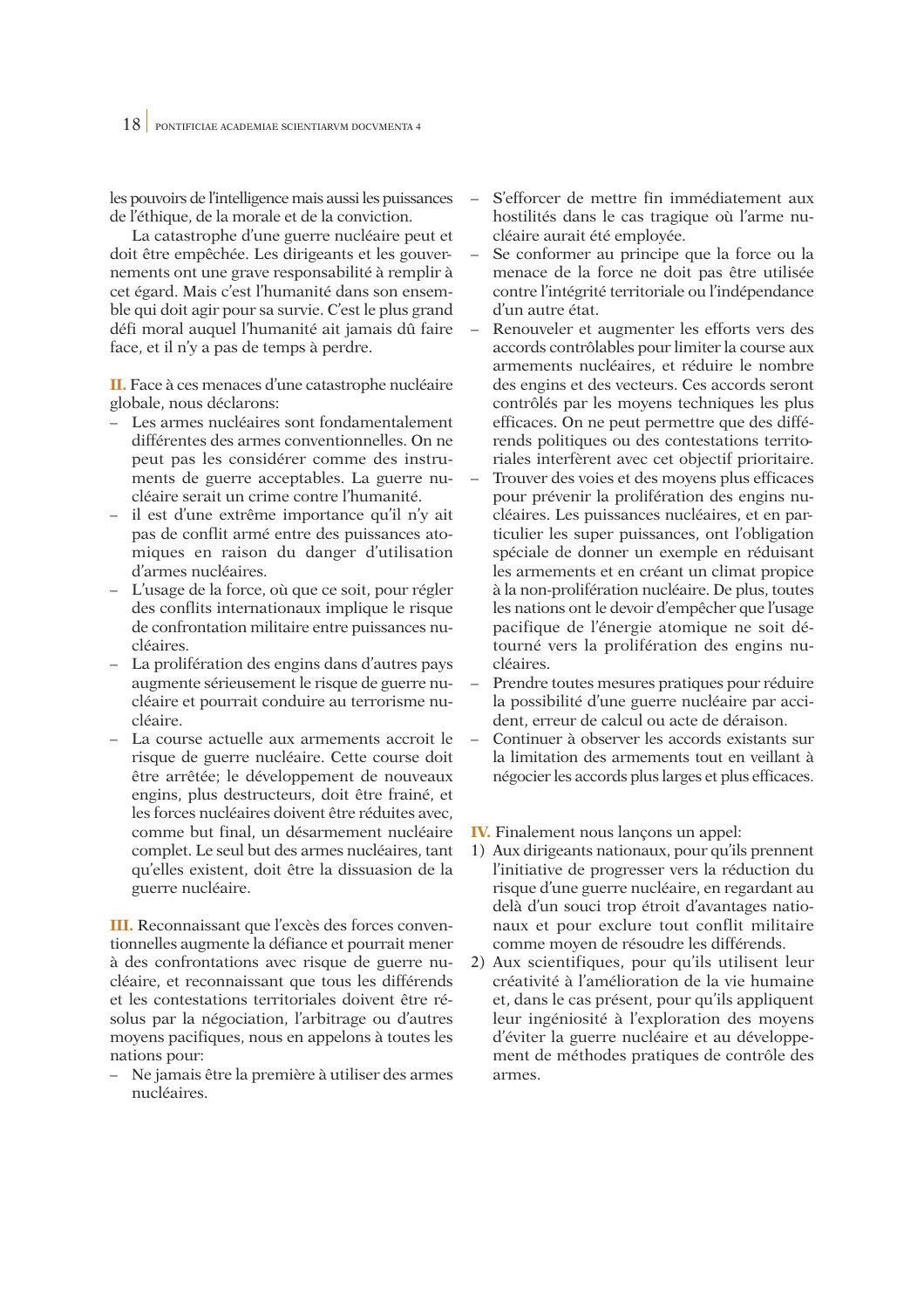- 3) Aux dirigeants religieux et autres gardiens des principes moraux, pour qu'ils proclament avec force et insistance la gravité des problèmes humains en jeu, pour que ceux-ci soient pleinement compris et ressentis par la société.
- 4) Aux peuples de tous pays, pour qu'ils réaffirment leur foi profonde dans le destin de l'hu-

manité, pour qu'ils insistent sur le fait qu'éviter la guerre est une responsabilité commune, pour qu'ils combattent la croyance qu'un conflit nucléaire est inévitable et pour qu'ils travaillent sans relâche à assurer le futur des générations à venir.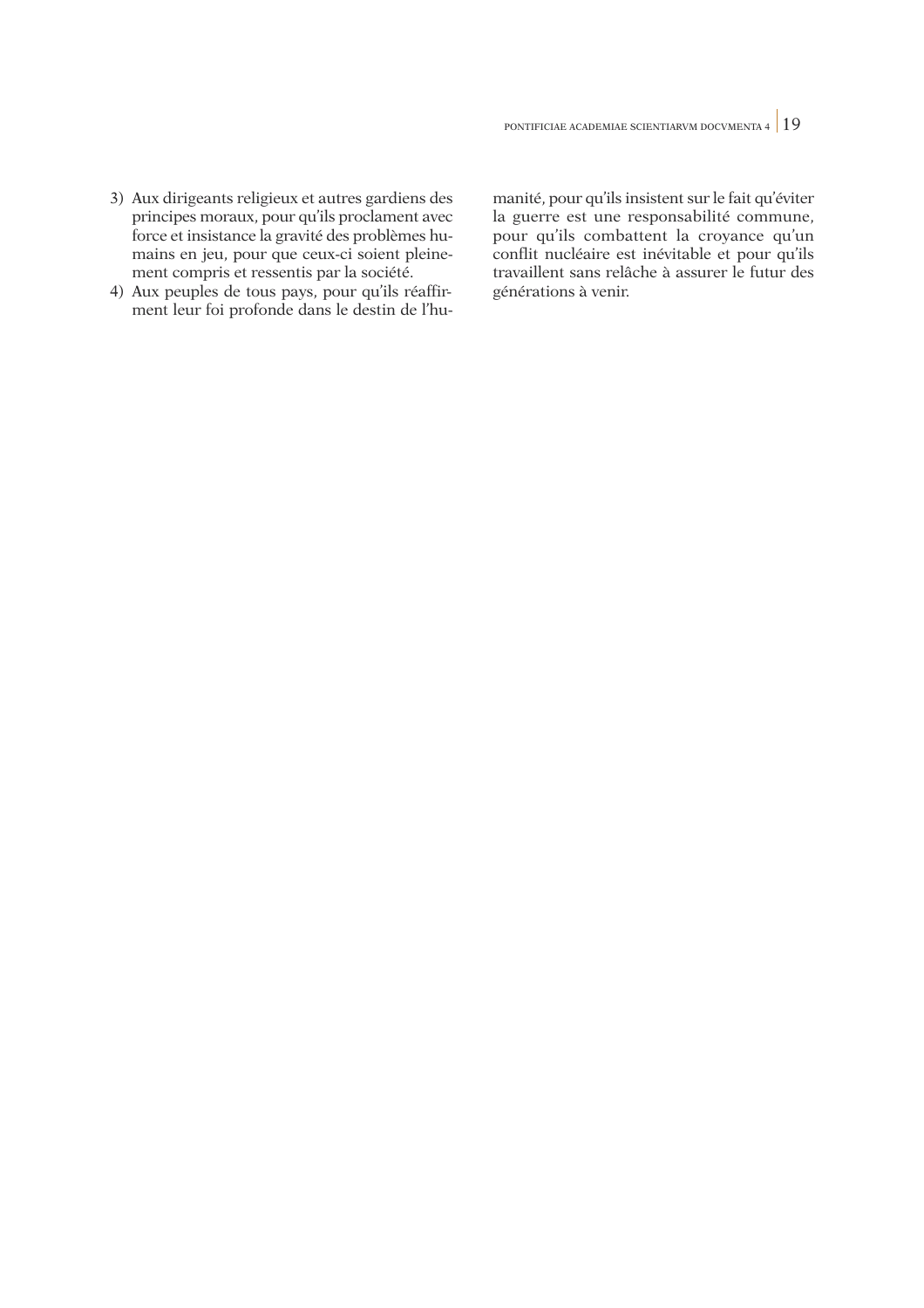## 20 | PONTIFICIAE ACADEMIAE SCIENTIARVM DOCVMENTA 4

#### **DICHIARAZIONE SULLA PREVENZIONE DELLA GUERRA NUCLEARE\***

*Desidero presentare, come introduzione a questa Dichiarazione sulla prevenzione della Guerra Nucleare, una breve notizia di quanto è stato anteriormente fatto dalla Pontificia Accademia delle Scienze. Alcuni giorni dopo la seduta del 10 Novembre 1979, in cui, sotto la presidenza di Sua Santità Giovanni Paolo II, l'Accademia celebrò il Centenario della nascita di Albert Einstein, mi consultai coi miei colleghi Victor Weisskopf e Louis Leprince-Ringuet e inviai al Papa una lettera concernente il pericolo di una guerra nucleare e le distruzioni causate da un bombardamento atomico. Sua Santità si degnò includere nel suo Messaggio per la Pace del Gen naio 1980 alcune considerazioni contenute nella suddetta lettera. Nel mese di Maggio 1980 l'Accademia organizzò sullo stesso argomento un Gruppo di Lavoro, che fu ricevuto dal Santo Padre, il quale volle intrattenersi con i partecipanti al Gruppo sull'oggetto del loro lavoro. Sua Santità tenne vari discorsi sui pericolo della guerra atomica. Ne rammento due: l'uno durante la sua visita all'UNESCO il 2 Giugno 1980 e l'altro a Hiroshima il 25 Febbraio 1981. Un secondo Gruppo di Lavoro sulla stessa materia doveva riunirsi nel Maggio 1981, ma l'infame attentato contro la vita del Papa rese impossibile questo incontro. Il Gruppo si riunì finalmente nel mese di Ottobre 1981 per formulare un documento relativo esclusivamente agli aspetti me dici e ospedalieri dei bombardamenti atomici, che venne presentato a Sua Santità. Il Santo Padre prese un'iniziativa incisiva e decise che il documento doveva essere presentato, con tutto l'appoggio Suo e della Santa Sede, da membri dell'Accademia, ai Presidenti Brezhnev, Mitterand e Reagan, al Primo Ministro Signora Thatcher, all'Ambasciatore Kittani, allora Presidente dell'Assemblea Generale delle Nazioni Unite e al Segretario Generale. In Febbraio di quest'anno, con l'autorevole concorso di Sua Eminenza il Cardinale König, si tenne un incontro a Vienna per coordinare le iniziative già prese dall'Accademia Pontificia con quelle dell'eminente Arcivescovo. Fu deciso di affidare all'Accademia il compito di continuare l'azione di ordine scientifico. A questo scopo l'Accademia riunì a Londra alla fine di Marzo, un piccolo gruppo di scienziati, col mandato di preparare un progetto di base, rivisto in seguito da un gruppo più numeroso di scienziati, che terminarono il proprio lavoro in Roma il 12 Giugno. Quest'ultimo documento venne inviato ai Presidenti delle Accademie delle Scienze di tutto il mondo e agli scienziati che avevano partecipato alle riunioni antecedenti, con una lettera d'invito alla riunione svoltasi in Roma il 23-24 Settembre per preparare la presente Dichiarazione. Il compito che ci siamo proposti è stato degnamente assolto mediante la buona volontà e la generosità di tutti i partecipanti riuniti nella sede dell'Accademia, la Casina Pio IV. Sua Santità espresse il Suo alto apprezzamento per il lavoro compiuto durante una visita nella Sede dell'Accademia. I miei ringraziamenti sono dovuti a quanti hanno accettato il mio invito e hanno contribuito, con onore e dignità, con la propria esperienza e conoscenza, con profondo rispetto per i valori morali, ad incrementare nel mondo la saggezza necessaria per assicurare la pace negli anni futuri. Voglio infine ringraziare il Padre Enrico di Rovasenda, Direttore della Cancelleria, la Signora Michelle Porcelli-Studer, la Signora Gilda Massa e il Signor Silvio Devoto per l'aiuto che hanno dato per il successo del convegno.*

24 Settembre 1982, Carlos Chagas, Presidente

I.Durante tutto il tempo della sua storia l'uma-nità ha dovuto confrontarsi con la guerra, ma dopo il 1945 la natura delle operazioni militari è così profondamente cambiata che l'avvenire dell'umanità e delle future generazioni è stato messo in pericolo. Nello stesso tempo i contatti vicendevoli e i mezzi di comprensione tra i popoli del mondo si sono accresciuti. Oggi l'umanità deve far fronte a una minaccia senza precedenti nella sua storia per il motivo dell'accumulazione massiccia e competitiva di ordigni nucleari. Gli arse-

nali esistenti, se fossero impiegati in una grande guerra, potrebbero provocare la morte istantanea di centinaia di milioni di persone; inoltre un numero non prevedibile di milioni morirebbero in seguito, vittime di vari effetti secondari.

Per la prima volta è possibile provocare delle rovine di una dimensione così catastrofica da poter fare scomparire una grande parte della civiltà e mettere in pericolo la sua sopravvivenza. Il massiccio impiego di tali ordigni potrebbe scatenare dei cambiamenti ecologici e genetici, così gravi e irreversibili, la cui portata non può essere prevista.

La scienza non può offrire al mondo nessuna reale difesa contro le conseguenze di una guerra nucleare. Non esiste nessuna possibilità di realizzare delle difese sufficientemente efficaci per proteggere le città, poiché la penetrazione di un solo

<sup>\*</sup> Presentata a Sua Santità Giovanni Paolo II da un'Assemblea di Presidenti di Accademie scientifiche e altri scienziati del mondo intero, riuniti dalla Pontificia Accademia delle Scienze il 23 e 24 settembre 1982.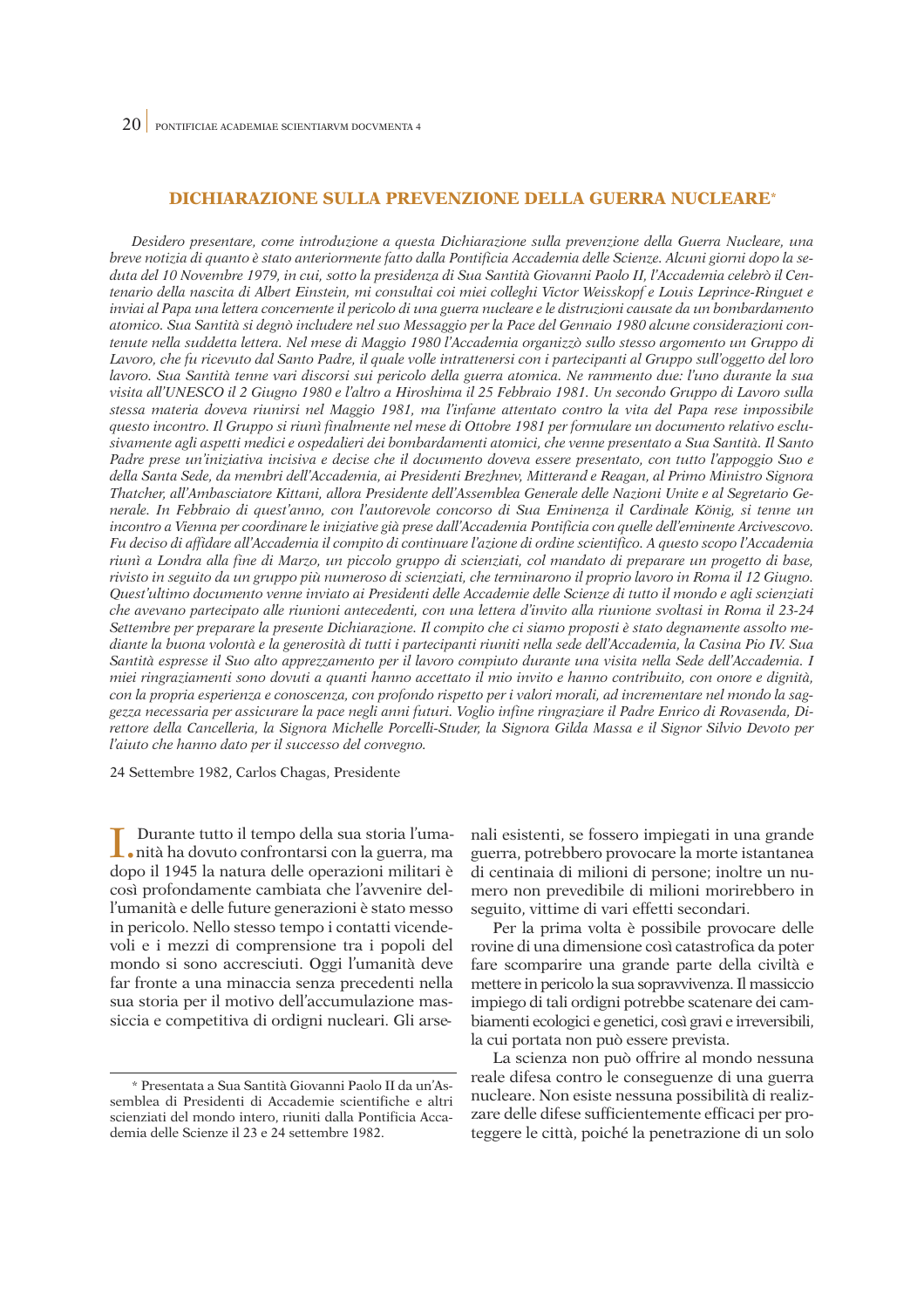ordigno nucleare può provocare una massiccia distruzione.

Non si vede come la massa delle popolazioni potrebbe essere protetta contro un grande attacco nucleare, né come la distruzione dei fondamenti culturali, economici e industriali potrebbe essere evitata.

Il crollo dell'organizzazione sociale e il numero delle vittime sarebbero di una tale misura che nessuna struttura di ordine medico potrebbe soccorrere più di una piccola frazione dei casi occorrenti.

Sino a oggi esistono circa 50.000 ordigni nucleari, dei quali certuni hanno una potenza mille volte superiore a quella della bomba che distrusse Hiroshima. Il contenuto esplosivo totale di questi ordigni è equivalente a un milione di bombe di Hiroshima, che corrisponde a tre tonnellate di TNT per ogni persona abitante sulla terra. Questa massa di bombe continua a crescere. Inoltre noi ci troviamo di fronte al pericolo crescente che altre nazioni acquistino degli armamenti nucleari o sviluppino la capacità di produrli.

Attualmente la serie delle cariche esplosive è pressoché continua, dai più piccoli ordigni nucleari da campo di battaglia sino alle testate megatoniche più distruttive. Ciò accresce il rischio di una guerra nucleare e rende sempre più fluida la linea di separazione tra un conflitto convenzionale e un conflitto nucleare. Gli ordigni nucleari non costituiscono soltanto dei mezzi di dissuasione, poiché esistono oggi dei piani per il loro impiego tattico e il loro uso in una guerra generale, con la pretesa di esercitarne il controllo. L'immensità e la crescita della massa di ordigni nucleari e la loro ampia diffusione negli eserciti, accrescono la probabilità del loro uso, per un incidente qualsiasi, per un errore di calcolo nei periodi di grande ten sione politica o militare. Il rischio è grande che l'uso anche limitato di armi nucleari possa condurre verso una guerra nucleare generale.

La situazione mondiale si è deteriorata. La diffidenza e il sospetto tra le nazioni va crescendo. Si è giunti alla rottura di un serio dialogo tra l'est e l'ovest, tra il nord e il sud. Delle gravi ineguaglianze tra le nazioni e al loro stesso interno, delle ambizioni nazionali o partigiane di corta veduta e il desiderio di potenza, sono semi di conflitti che possono portare a uno scontro generale e nucleare. Gli scandali della povertà, della fame e della degradazione sono per se stessi una crescente minaccia per la pace.

Sembra che cresca una accettazione fatalistica: la guerra è inevitabile e la guerra sarà nucleare. In una simile guerra nessuno sarà vittorioso.

La costante accumulazione di nuove conoscenze accresce il potenziale delle armi nucleari, chimiche, biologiche e convenzionali. C'è dunque motivo di aspettarsi che i mezzi di guerra, per quanto già orribili, possano diventare ancora più distruttivi se non si fa nulla per impedirlo.

All'opposto la saggezza umana rimane relativamente limitata, in drammatico contrasto con la crescita che pare inarrestabile dei mezzi di distruzione. È dovere degli scienziati impedire l'uso perverso delle loro scoperte e affermare che l'avvenire dell'umanità dipende dall'accettazione, da parte di tutte le nazioni, dei principi morali che trascendono ogni altra considerazione.

A motivo dei diritti naturali dell'uomo a sopravvivere e vivere in condizioni di umana dignità, la scienza dev'essere usata per aiutare l'umanità e conseguire la pienezza della vita e la pace.

Davanti ai disastrosi pericoli che dobbiamo fronteggiare, è dovere di ogni uomo di buona volontà opporsi alla presente minaccia. Tutte le altre controversie che ci preoccupano ogni giorno, economiche, politiche, ideologiche e religiose, non sono poca cosa, ma paragonate ai pericoli di una guerra nucleare, sembrano perdere la loro urgenza. Diminuire la diffidenza, accrescere la speranza e la fiducia attraverso delle tappe successive è un imperioso dovere per ridurre lo sviluppo, gli esperimenti, la produzione, lo schieramento dei sistemi di ordigni nucleari, per abbassarli efficacemente a dei livelli inferiori con la speranza della loro completa eliminazione.

Per evitare le guerre e giungere a una vera pace bisogna mettere in atto non soltanto i poteri dell'intelligenza, ma anche le risorse dell'etica, della morale e della convinzione.

La catastrofe di una guerra nucleare può e dev'essere impedita. I dirigenti e i governi hanno per questo una grave responsabilità da assolvere; ma è l'umanità nel suo insieme che deve agire per la sua sopravvivenza. É la più grande sfida morale con la quale l'umanità si sia mai confrontata e non vi è tempo da perdere.

**II.** Di fronte alle minacce di una catastrofe nucleare globale, noi dichiariamo:

– le armi nucleari sono sostanzialmente differenti dalle armi convenzionali. Non si possono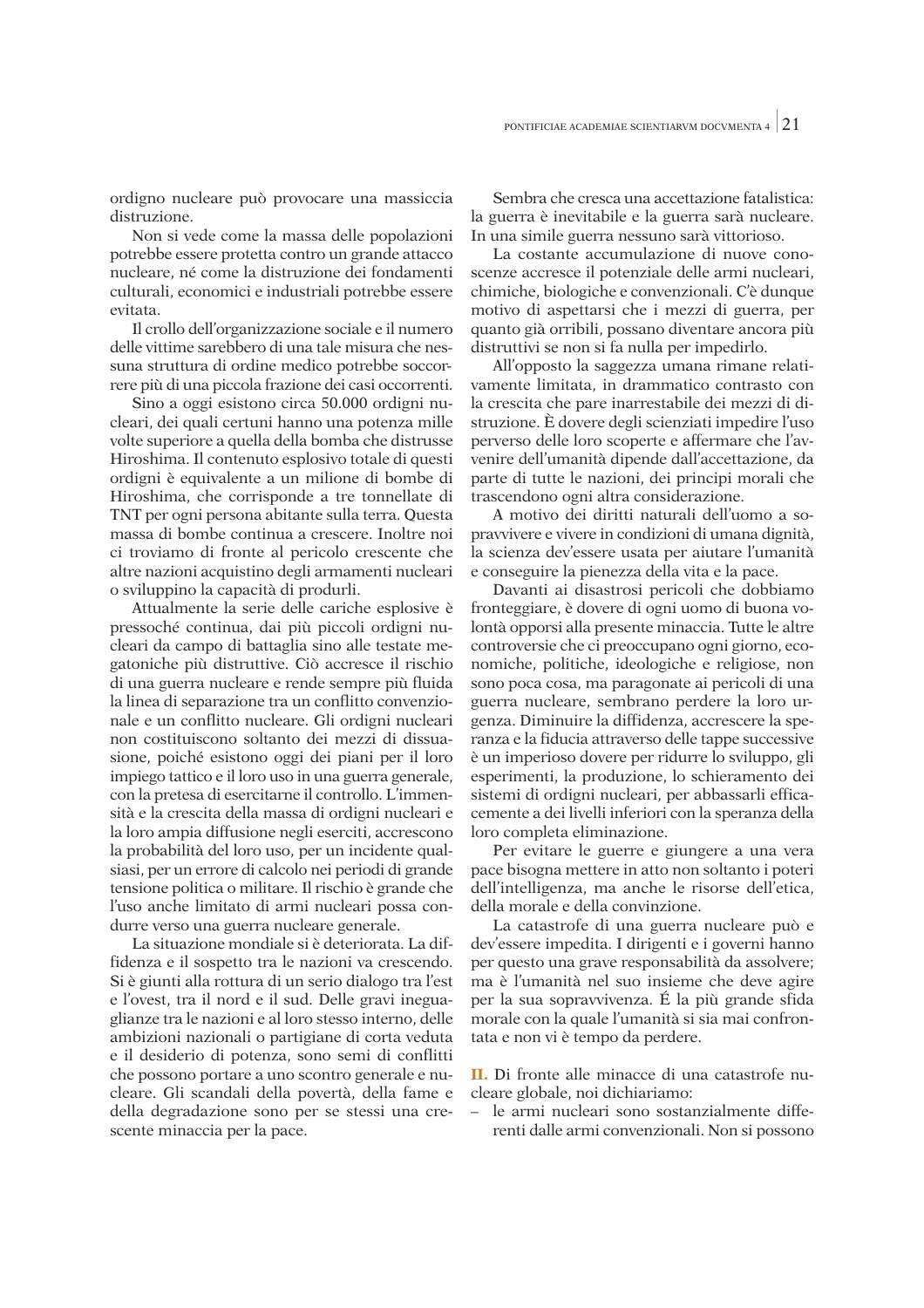considerare come degli strumenti di guerra accettabili. La guerra nucleare sarebbe un crimine contro l'umanità.

- È di estrema importanza che non vi sia nessun conflitto armato tra potenze atomiche, a motivo del pericolo di uso delle armi nucleari.
- L'uso della forza per regolare dei conflitti internazionali implica il rischio di confronti militari tra potenze nucleari.
- La proliferazione di ordigni in altri paesi aumenta seriamente il rischio di guerra nucleare e potrebbe condurre al terrorismo nucleare.
- La corsa attuale agli armamenti accresce il rischio di guerra nucleare. Questa corsa dev'essere arrestata; lo sviluppo di ordigni ancor più distruttivi dev'essere impedito, e le forze nucleari debbono essere ridotte, avendo come scopo finale il completo disarmo nucleare. Il solo scopo delle armi nucleari, fino a quando esse esistano, dev'essere la dissuasione dalla guerra nucleare.

**III.** Riconoscendo che l'eccesso delle forze convenzionali aumenta la diffidenza e potrebbe condurre a dei confronti col rischio di una guerra nucleare, e riconoscendo che tutte le differenze e le contestazioni territoriali debbono essere risolte coi negoziati, l'arbitrato o altri mezzi pacifici, noi rivolgiamo un appello a tutte le nazioni per:

- Non essere mai i primi a utilizzare le armi nucleari.
- Compiere ogni sforzo per mettere immediatamente termine a tutte le ostilità nel tragico caso che fosse usata l'arma nucleare.
- Conformarsi al principio che la forza o la minaccia della forza non dev'essere impiegata contro l'integrità territoriale e l'indipendenza di un altro stato.
- Rinnovare e accrescere gli sforzi verso degli accordi controllati per limitare la corsa agli armamenti nucleari e ridurre il numero degli ordigni e dei vettori. Questi accordi saranno controllati con i mezzi tecnici più efficaci. Non si può consentire che dei contrasti politici o delle contestazioni territoriali interferiscano

con questo obiettivo prioritario.

- Trovare delle vie e dei mezzi più efficaci per prevenire la proliferazione degli ordigni nucleari. Le potenze nucleari, e in particolare le superpotenze, hanno l'obbligo precipuo di dare un esempio, riducendo gli arma menti e creando un clima propizio alla non proliferazione nucleare. Inoltre tutte le nazioni hanno il dovere di impedire che l'uso pacifico dell'energia atomica non venga stornato verso la proliferazione di armi nucleari.
- Prendere tutte le misure possibili per ridurre la possibilità di una guerra nucleare per incidente, errore di calcolo o assurda iniziativa.
- Continuare a osservare gli accordi esistenti sulla limitazione degli armamenti, cercando insieme di negoziare accordi più larghi ed efficaci.

**IV.** Infine rivolgiamo un appello:

- 1) Ai dirigenti nazionali, affinché prendano l'iniziativa di progredire verso la riduzione del rischio di una guerra nucleare, guardando al di là delle preoccupazioni troppo ristrette di vantaggi nazionali, ed escludano ogni conflitto militare come mezzo per risolvere i loro contrasti.
- 2) Agli scienziati, perché usino la loro creatività per migliorare le condizioni della vita umana e, nel caso presente, perché applichino il loro ingegno alla ricerca dei mezzi utili per evitare la guerra nucleare e sviluppare dei metodi pratici per il controllo delle armi.
- 3) Ai dirigenti religiosi e a tutti i custodi di principi morali, perché proclamino con forza e insistenza la gravità dei problemi umani che sono in gioco, affinché essi siano pienamente compresi e sentiti dalla società.
- 4) Ai popoli di ogni paese, perché riaffermino la loro profonda fede nel destino dell'umanità e insistano sul fatto che evitare la guerra è una responsabilità di tutti, perché combattano l'opinione che un conflitto nucleare è inevitabile e operino senza posa per assicurare l'avvenire delle generazioni future.